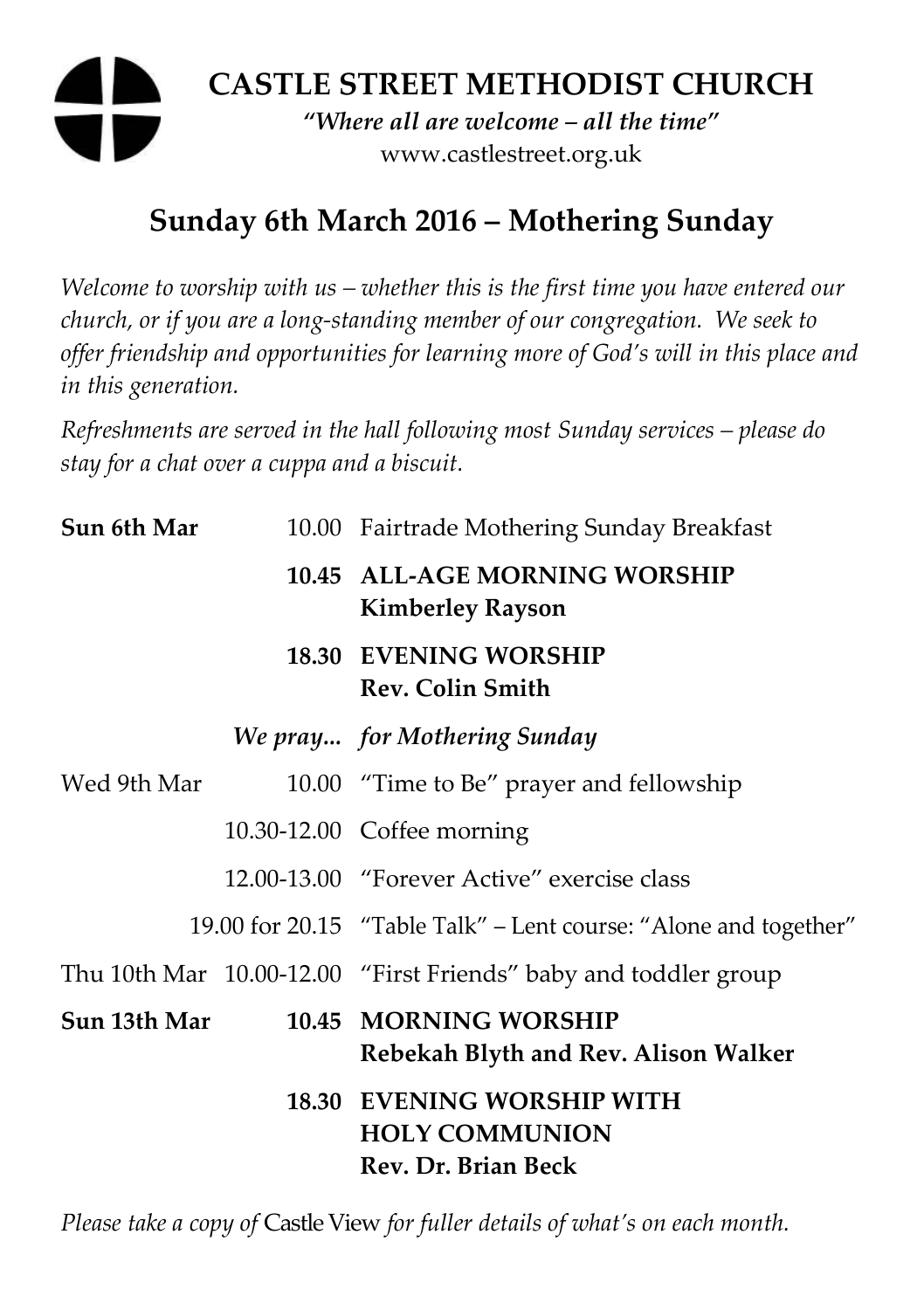#### **Bible readings for today's services**

10.45am: Exodus 2: 1-10 *(page 47)* Colossians 3: 12-17 *(page 191)*  6.30pm: Joshua 5: 9-12 *(page 187)* Luke 15: 1-3, 11b-32 *(page 74)* 

+\*\*\*\*\*\*\*

#### **Table Talk**

A reminder that Table Talk is moving to Wednesday evenings with effect from this week. Meet at 7pm for a hot meal served at a table, 8pm for tea or coffee, or 8.15pm for the "talk" part. All are welcome.

+\*+\*\*\*\*+

## **Circuit service planning meeting**

The next circuit service is to take place on the evening of Sunday 24th April, at Toft Methodist Church. All are invited to take part in the planning of this event – and that's everyone, not just local preachers and worship leaders! There is to be a planning meeting tomorrow evening (Monday 7th March) at Toft at 7.30pm for people to bring their ideas, imaginations, prayers, hymns, songs, Bible readings, drama, activities, instruments, music, experiences and anything else you think might help! If you'd like to be involved, but can't go along, please speak to Alison.

+\*+\*\*\*\*+

#### **Travel Talk with Supper at St. Luke's: a Visit to Japan**

Next Saturday evening, in the last of the current series, Revd. Dr. Janet Bunker and husband Mark will give a talk on Japan. Tickets cost £10 (including supper) and can be obtained from Heather Taplin.

#### +\*\*\*\*\*\*\*

#### **Reminder of other events listed in the March** *Castle View*

More details about the following events are in the March *Castle View*:

- "Big Issues": Chaplaincy Church without walls? Histon Methodist Church, Thursday 10th March at 7.30pm.
- Salvation Army Concert Wesley Methodist Church, Saturday 12th March at 7pm.
- "Science Meets Faith": The God of Small Things Nanotechnology, Creation and God – Wesley Methodist Church, Monday 14th March at 7.45pm.